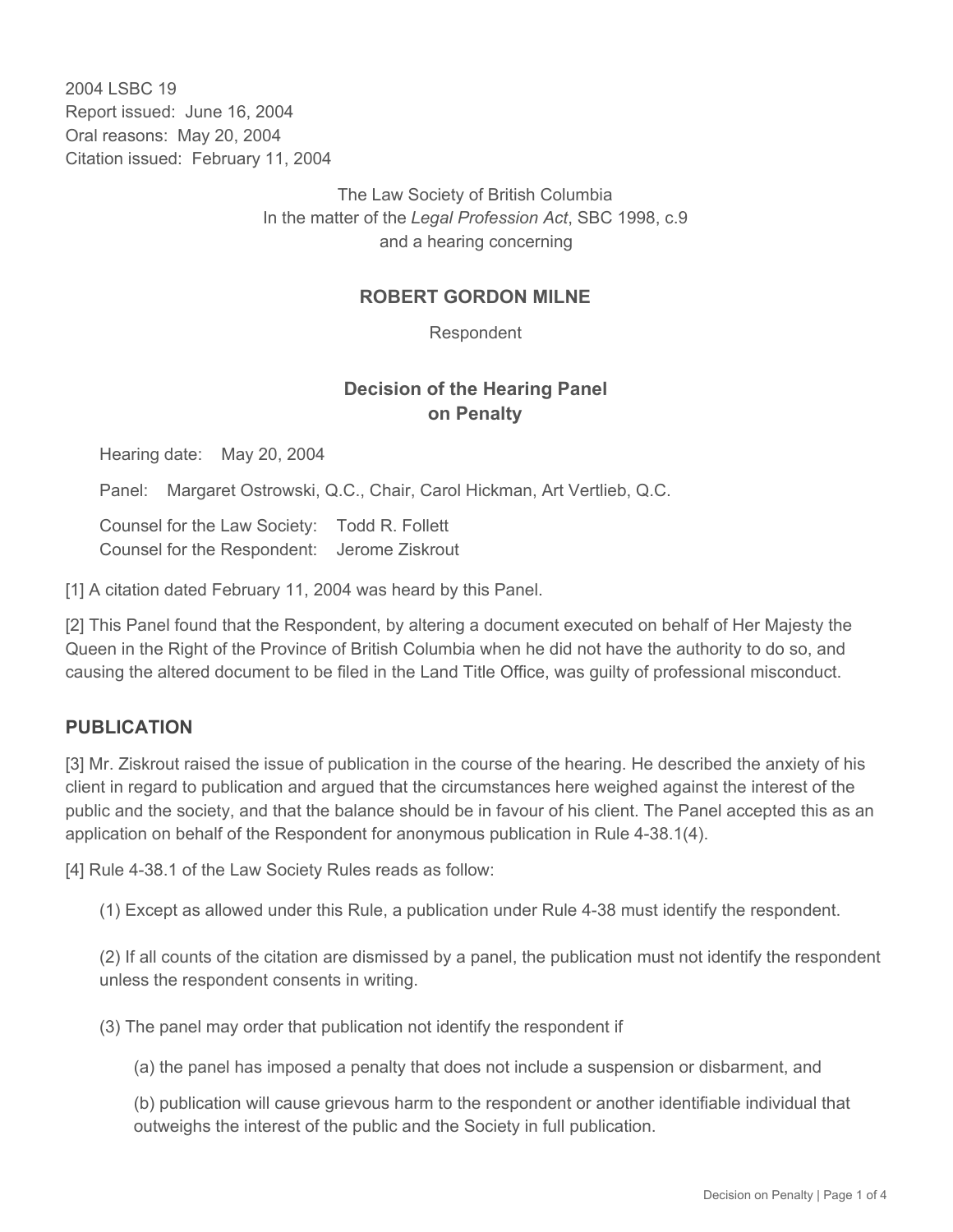(4) A respondent may apply to the panel for an order under subrule (3)

(a) in writing or on the record in the course of a hearing, and

(b) no later than 7 days after the written report on findings of fact and verdict is issued or oral reasons delivered.

(5) The Executive Director must not publish under Rule 4-38 until

(a) 7 days after a report is issued unless

- (i) a penalty of suspension or disbarment is imposed, or
- (ii) the respondent waives the right to apply under subrule (4), or
- (b) an application under subrule (4) is resolved or withdrawn.

(6) If a panel orders that a respondent's identity not be disclosed under subrule (3), the panel must state in writing the specific reasons for that decision.

(7) If, on a review of a panel decision dismissing all counts of a citation, the Benchers make a finding that upholds one or more counts, the respondent may apply to the Benchers under subrule (4), and subrule (3) to (6) apply as if the Benchers were a panel.

[5] Mr. Follett argued that there is an evidentiary basis required for proceeding under 4-38.1. In regards to the first part of the test, he conceded that the penalty in this case would not likely attract a suspension or disbarment and the Law Society was not asking for such.

[6] However, he argued that the second part of the test required that there should be medical evidence of possible grievous harm to the Respondent - evidence such as a predisposition to suicide or emotional distress. Embarrassment, in his submission, would not qualify. He further argued that the grievous harm must outweigh the interests of the public and its right to know who did what. He agreed the facts are sympathetic but the question is one of harm versus public interest.

[7] The Panel considered the evidence that had been given by the Respondent in testimony regarding his personal circumstances, including his unblemished professional record of 29 years of practice, his standing in the community and his volunteer commitments. Also introduced in evidence during the hearing were four letters of reference. In each of those letters from experienced counsel in the province, there was expression that this incident does not represent the true character of the Respondent and that in spite of this incident, they would continue to rely on his undertakings and deal with him as they have in the past.

[8] The Panel took note that Rule 4-38.1(3)(b) required that the harm to the Respondent had to be (1) grievous and (2) outweigh the interest of the public and society in order to qualify for anonymous publication. The panel is of the opinion that medical evidence is not always required to establish grievous harm and that each case is to be decided on its own facts and circumstances.

[9] In the absence of cases on point, the Panel considered the *Interpretation Act,* section 8 which reads as follows:

Every enactment must be construed as being remedial, and must be given such fair, large and liberal construction and interpretation as best ensures the attainment of its objects.

[10] The Gage Canadian Dictionary defines " remedial" as " intended as a remedy or cure; curing; helping."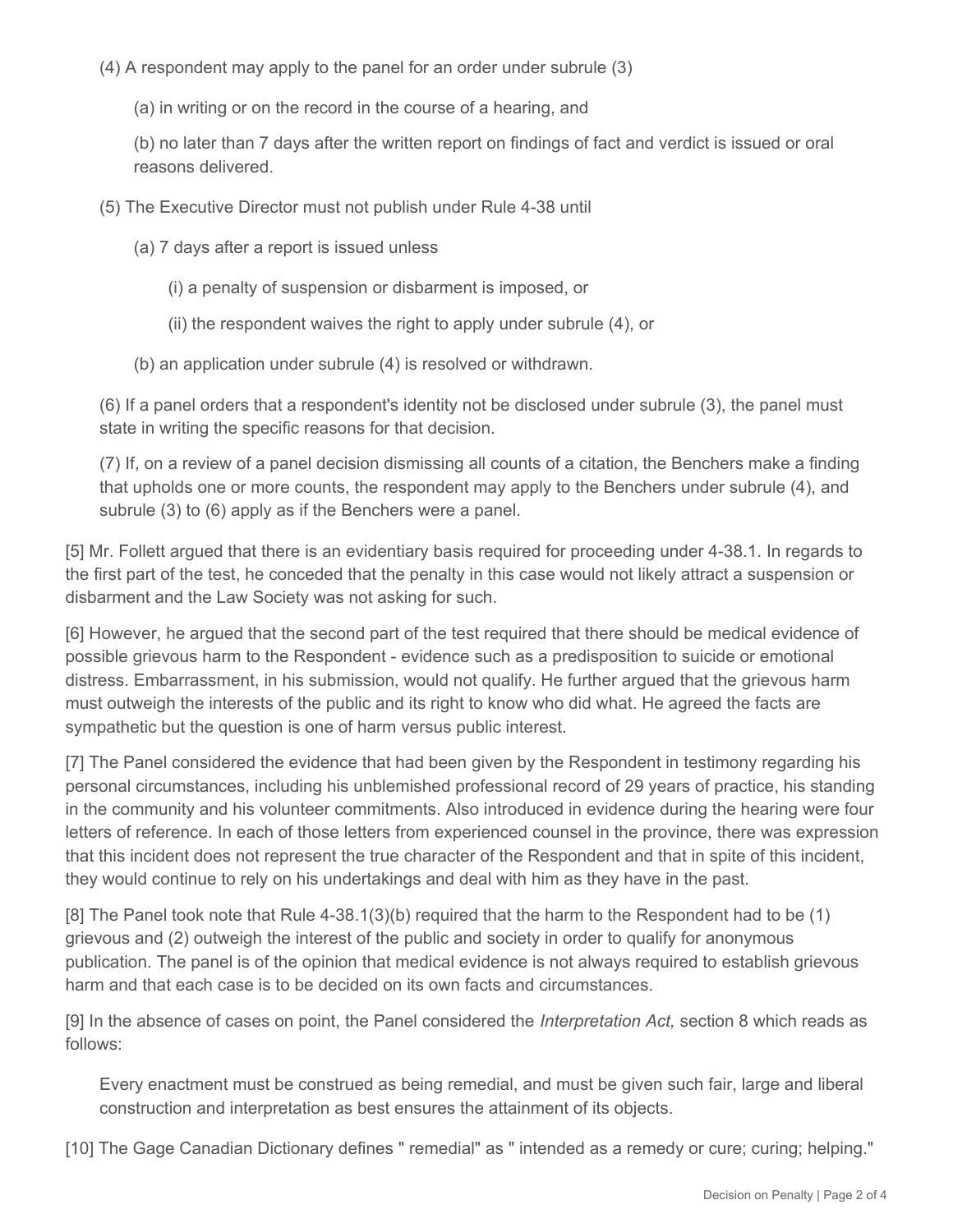- [11] Section 3 of the *Legal Profession Act* reads as follows:
	- " It is the object and duty of the society
		- (a) to uphold and protect the public interest in the administration of justice by
			- (i) preserving and protecting the rights and freedoms of all persons,
			- (ii) ensuring the independence, integrity and honour of its members, and

(iii) establishing standards for the education, professional responsibility and competence of its members and applicants for membership, and

- (b) subject to paragraph (a)
	- (i) to regulate the practice of law,
	- (ii) to uphold and protect the interests of its members.

[12] The Panel concludes that the test that should be applied in regard to Rule 4-38.1 is to balance the grievous harm to the individual taking into account the individual's self worth, emotional health, and reputation against the interest of the public and the Law Society in publication.

[13] The Respondent gave evidence and related in detail his activities in the profession and in the community; his counsel argued that publication would be harmful to the Respondent's reputation and standing the community. It was clear to the Panel that the Respondent enjoys prominence in this regard. Of great importance to the Panel however, is the demeanour of the Respondent throughout the hearing and during his testimony. It was apparent to the Panel that this misconduct has caused him great emotional anguish. At times, the Respondent appeared overwhelmed by his wrongdoing and gravely affected by it. While medical evidence may in some cases be helpful, it is not necessary here given our observations of the Respondent's demeanour. It is clear that in this case, the affect is much more than simply loss of reputation and embarrassment.

[14] The Panel felt that the circumstances in the present case were exceptional in that the member had 29 years of discipline free practice, he had been contrite and admitted his wrong, his misconduct had caused no harm or risk of prejudice in the transaction and he was not motivated by self-gain. His risk to the public was minimal. The public interest would be served by his continued volunteerism which might be jeopardized by publication.

[15] Using a remedial and a large and liberal interpretation of Rule 4-38.1, the Panel concluded that the harm to the Respondent would be grievous in terms of the effect on his reputation and standing in the community and to his self-worth and emotional health, and that this harm would outweigh the interest of the public in knowing his personal identity. Importantly, the Panel was of the opinion that there would be little likelihood of a repetition of the misconduct and that this member posed little or nor risk to the profession. The Panel did not agree with Mr. Follett's argument that the public have a right to know " who did what" - that discipline of a lawyer must be meted out in the context of upholding and protecting the public interest in the administration of justice. The Panel concluded that Rule 4-38.1 must be viewed as remedial and the punishment should fit the " crime."

[16] Accordingly, the Panel grants the Respondent relief under Section 4-38.1 for anonymous publication.

## **FINE AND COSTS**